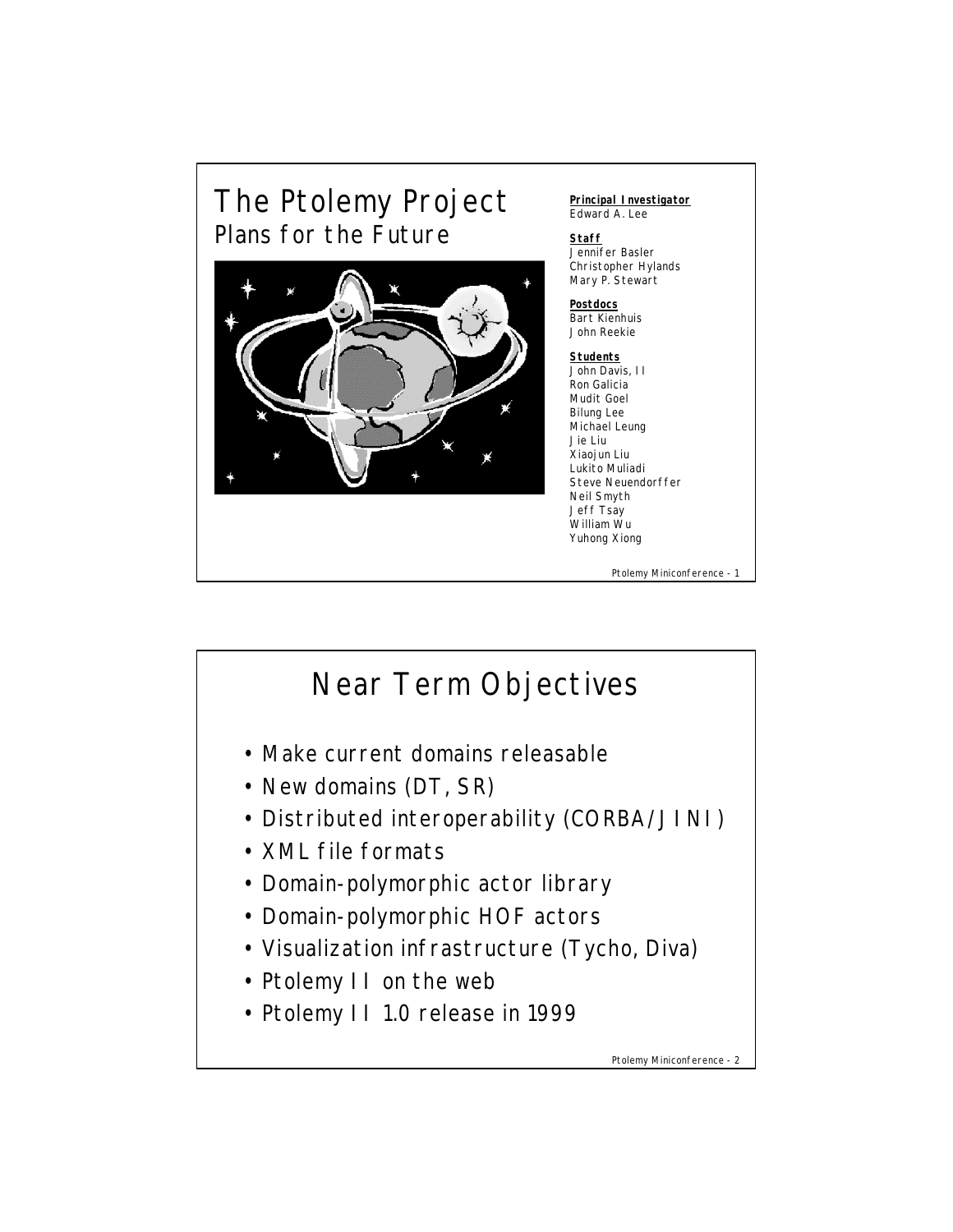

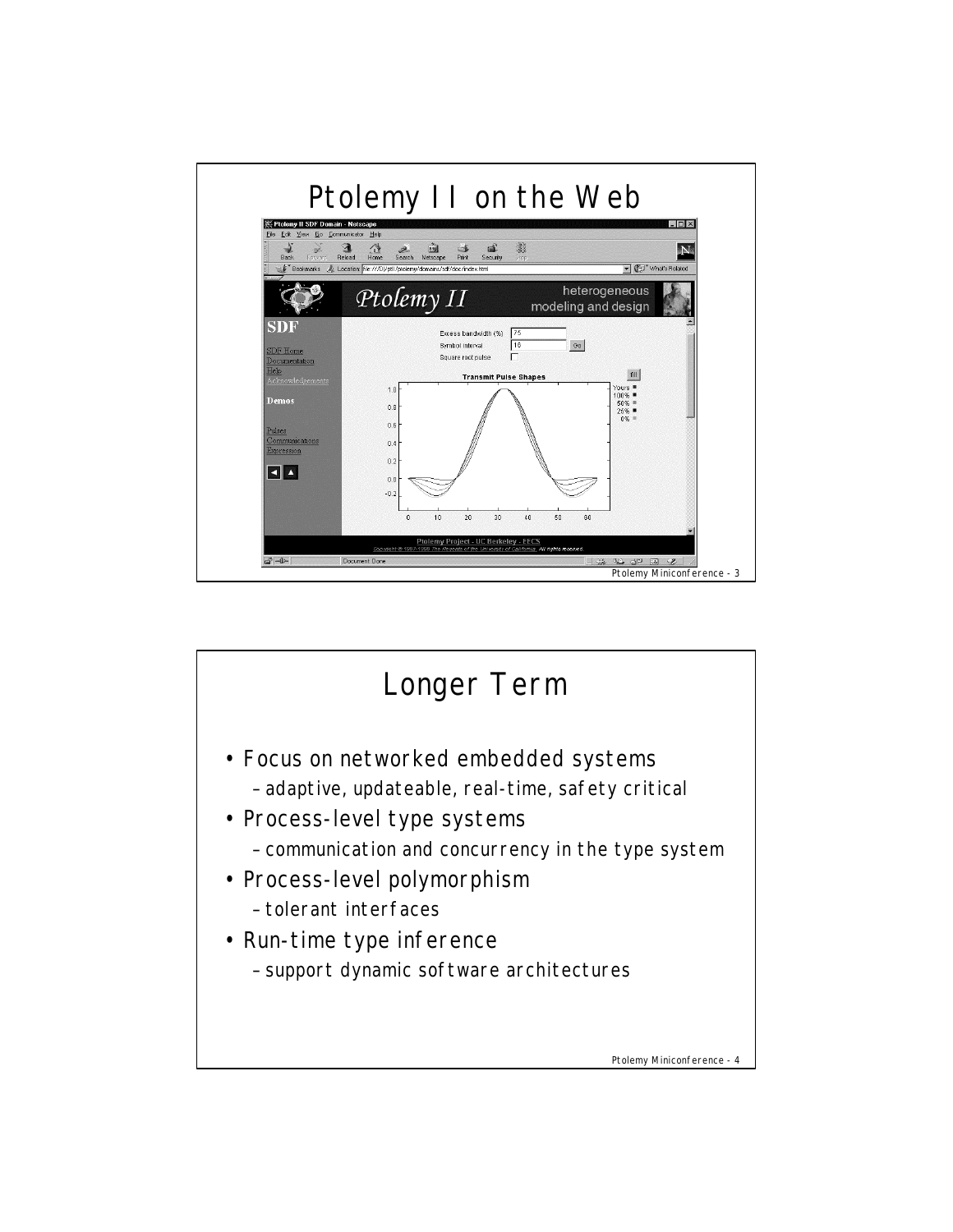## Longer Term (cont)

- Reflection of program dynamics – introspection to assure real-time, safety, liveness
- Integrated modeling of hardware – provide unity between HW & SW components
- Verification of finite-state controllers – integrated model-checking





Ptolemy Miniconference - 6